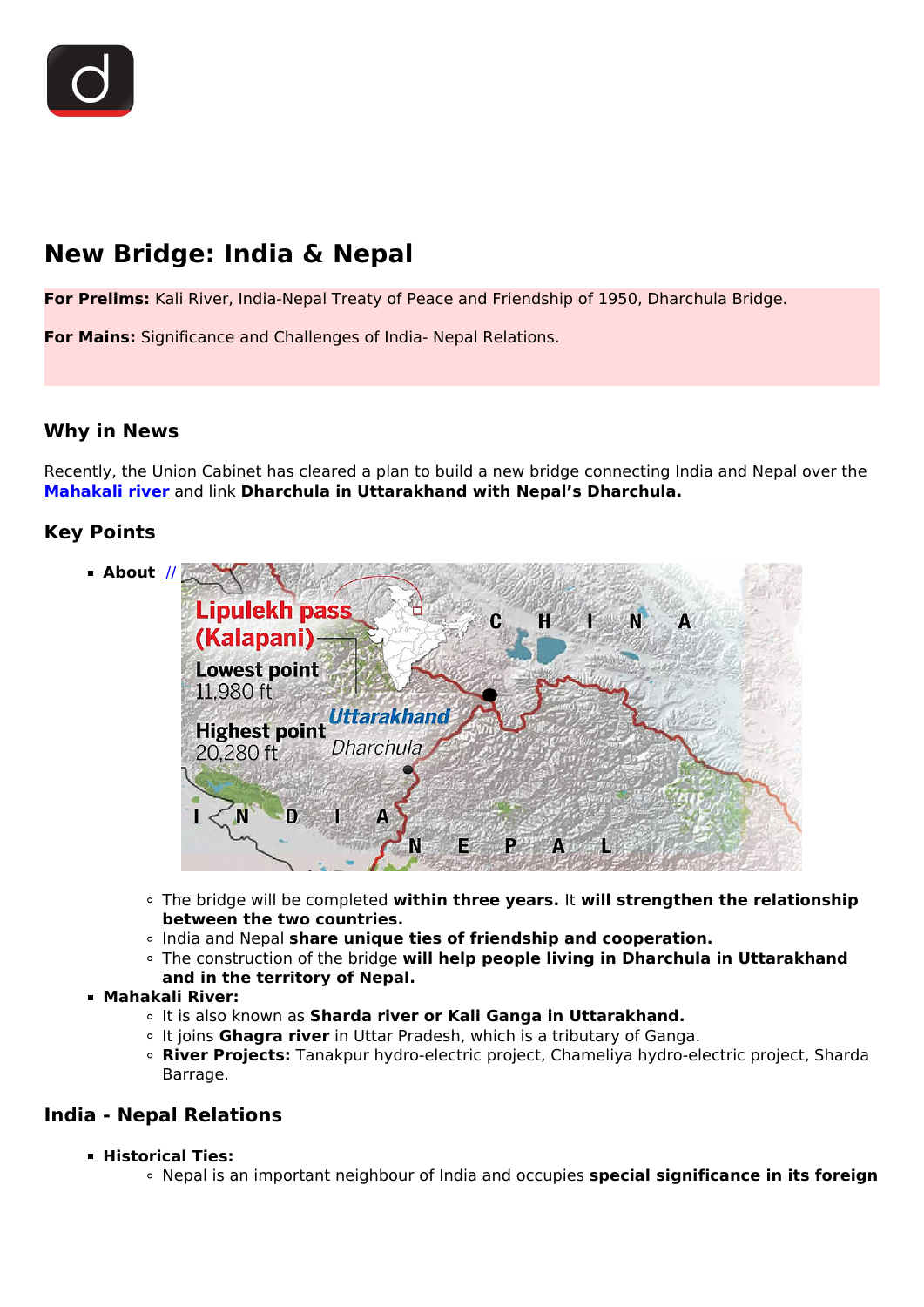**policy because of the geographic, historical, cultural and economic linkages/ties** that span centuries.

- India and Nepal **share similar ties in terms of** [Hinduism](/to-the-points/paper4/schools-of-indian-philosophy) **and** [Buddhism](/to-the-points/paper1/buddhism-in-india) with Buddha's birthplace Lumbini located in present day Nepal.
- The two countries not only share an open border and unhindered movement of people, but they also have close bonds through marriages and familial ties, popularly known as **Roti-Beti ka Rishta.**
- The India-Nepal **[Treaty of Peace and Friendship of 1950](/loksabha-rajyasabha-discussions/the-big-picture-downturn-in-indo-nepal-relations)** forms the bedrock of the special relations that exist between India and Nepal.
- Importance for India can be studied from two different angles: a) their **strategic importance for India's national security,** and b) their place in **India's role perception in international politics.**
- Rivers originating in Nepal feed the **[perennial river systems](/to-the-points/paper1/drainage-patterns-and-drainage-systems-of-india)** of India in terms of ecology and hydropower potential.
- **Trade and Economy:**
	- India is Nepal's **largest trade partner** and the largest source of foreign investments, besides providing transit for almost the entire third country trade of Nepal.
- **Connectivity:**
	- Nepal being a landlocked country, it is **surrounded by India from three sides and one side is open towards Tibet** which has very limited vehicular access.
	- **India-Nepal has undertaken various connectivity programs to enhance people-topeople linkages and promote economic growth** and development.
		- MOUs have been signed between both the governments for laying an electric rail **[track linking Kathmandu with Raxaul in India.](/daily-updates/daily-news-analysis/rail-link-between-nepal-and-india)**
		- India is looking to develop the inland waterways for the movement of cargo, within the framework of trade and transit arrangements, providing additional access to sea for Nepal calling it linking **[Sagarmatha \(Mt. Everest\)](/daily-updates/daily-news-analysis/new-height-for-mount-everest)** with **[Sagar \(Indian](/daily-updates/daily-news-analysis/a-secure-indian-ocean) [Ocean\).](/daily-updates/daily-news-analysis/a-secure-indian-ocean)**
- **Defence Cooperation**
	- Bilateral defence cooperation includes **assistance to Nepalese Army in its modernization** through provision of equipment and training.
	- The **Gorkha Regiments** of the Indian Army are raised partly by recruitment from hill districts of Nepal.
	- India from 2011, every year undertakes joint military exercise with Nepal known as **[Surya](/daily-updates/daily-news-analysis/surya-kiran-xiv) [Kiran.](/daily-updates/daily-news-analysis/surya-kiran-xiv)**
- **Cultural**
	- There have been initiatives to promote people-to-people contacts in the area of art & culture, academics and media with different local bodies of Nepal.
	- India has signed three **[sister-city agreements](/daily-updates/daily-news-analysis/kobe-ahmedabad-sister-cities#:~:text=In%202013%2C%20India%20signed%20the,%2DChengdu%20and%20Kolkata%2DKunming.)** for twinning Kathmandu-Varanasi, Lumbini-Bodhgaya and Janakpur-Ayodhya.
		- A sister city or twin town relationship is a form of legal or social agreement between two geographically and politically distinct localities.

#### **Humanitarian Assistance**

Nepal lies in a sensitive ecological fragile zone which is prone to **[earthquakes](/to-the-points/paper1/earthquake-4)**, **[floods](/daily-updates/daily-news-editorials/flood-management-in-india)** causing massive damage to both life and money, whereby it remains the biggest recipient of India's humanitarian assistance.

## **Multilateral Partnership**

o India and Nepal share multiple multilateral forums such as BBIN (Bangladesh, Bhutan, India, and Nepal), **[BIMSTEC](/important-institutions/drishti-specials-important-institutions-international-institution/drishti-specials-important-international-bimstec)** (Bay of Bengal Initiative for Multi Sectoral Technical and Economic Cooperation), **[Non Aligned Movement](/to-the-points/Paper2/non-aligned-movement-nam)**, **and** [SAARC](/important-institutions/drishti-specials-important-institutions-international-institution/south-asian-association-for-regional-cooperation-saarc) (South Asian Association for Regional Cooperation) etc.

## **Issues & Challenges**

#### **China's Intervention:**

- As a landlocked nation, Nepal depended for many years on Indian imports, and India played an active role in Nepal's affairs.
- However, in recent years, Nepal has drifted away from India's influence, and China has gradually filled the space with investments, aid and loans.
- China considers Nepal a key partner in its **[Belt and Road Initiative](/daily-updates/daily-news-editorials/belt-and-road-initiative-perspectives-from-india)** (BRI), and wants to invest in Nepal's infrastructure as part of its grand plans to boost global